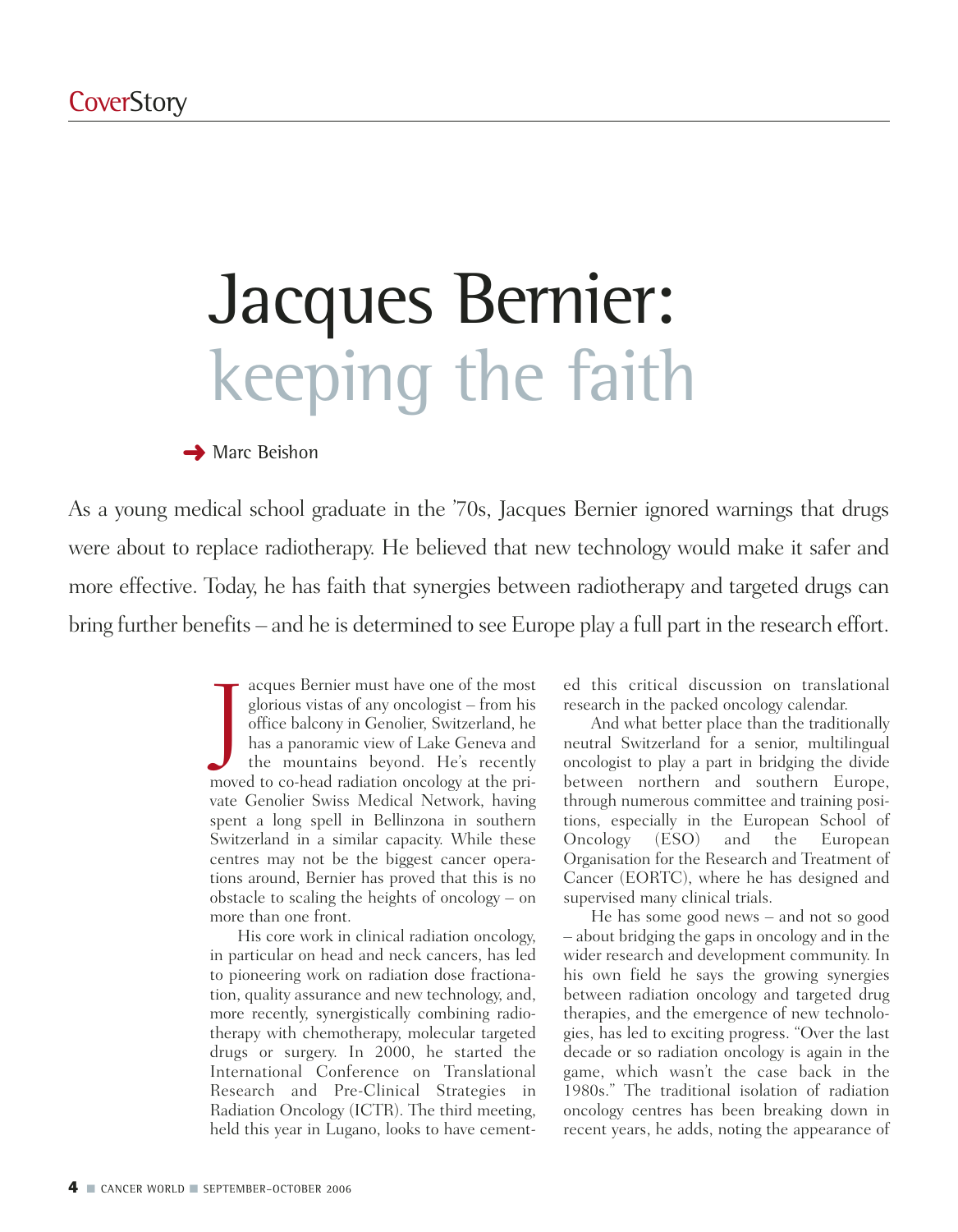

# Growing synergies between radiation oncology and targeted drug therapies has led to exciting progress

more collaborative papers at his own ICTR meetings.

But in a wider context, he feels strongly that Europe has missed the boat in terms of competing with North America on the research front, in oncology and indeed in most medical and scientific disciplines. "In oncology we should have done something five to ten years ago when we saw that ASCO [the American Society of Clinical Oncology] was prevailing," he says. "Top level papers go to ASCO now for scientific and financial impact; we should have tried harder to keep them here."

That's a view shared by many, of course, but Bernier feels it's symptomatic of a fairly serious brain drain among the current generation of younger researchers, too many of whom are working in the US and not returning to Europe. It has prompted him to look closely at an issue he says is affecting much of European science. "There is no European market for research – it simply doesn't exist," he says, noting how sad it has been for him to see so many bright young researchers leave for the States. But he is not one to sound off from the sidelines. He's put pen to paper on the issue, researching and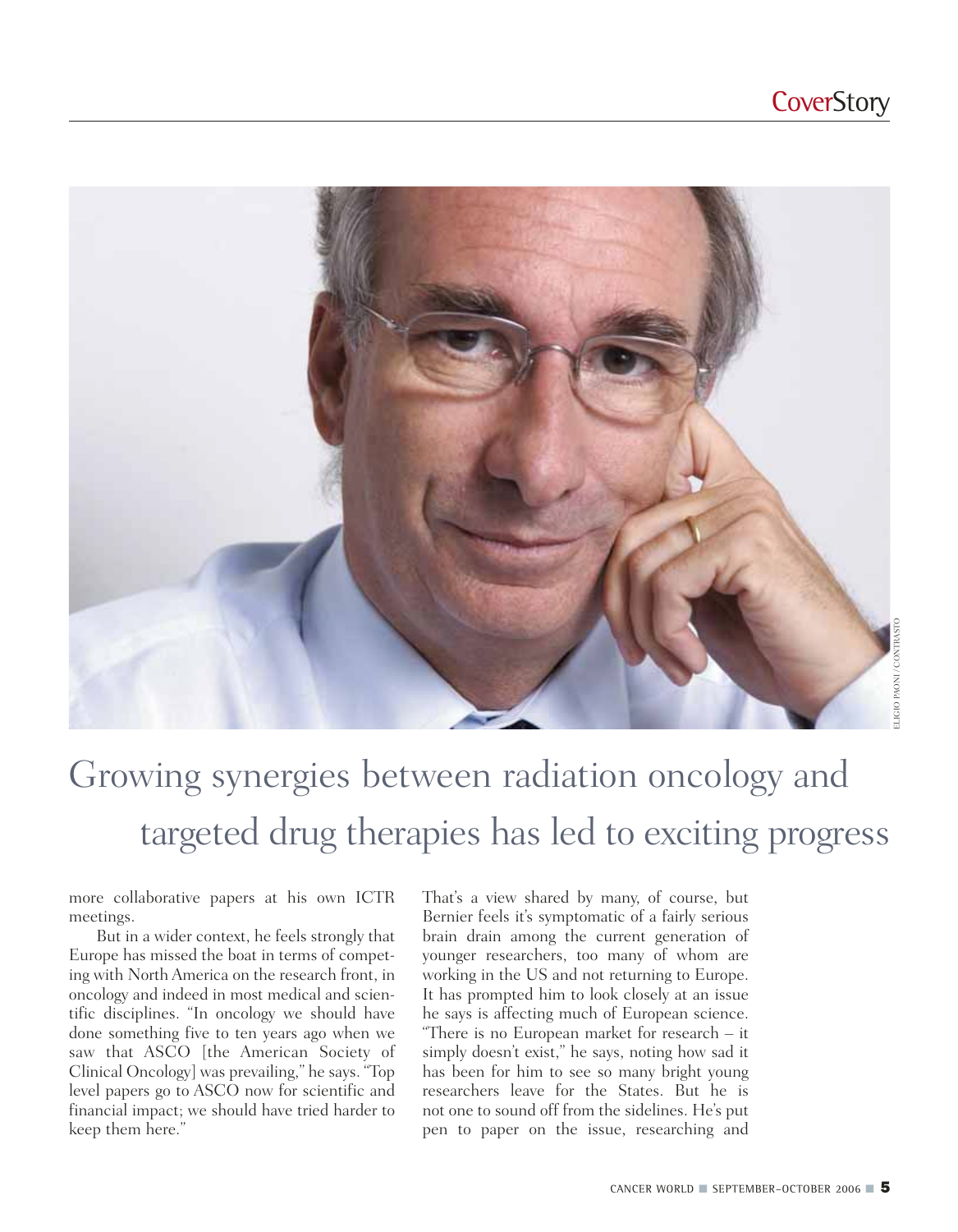suggesting action points – applying similar rigour to his 'big picture' interests as he's known for in his clinical work.

That work currently involves rather too much administration for his liking, as he helps build the oncology department at the Genolier Swiss Medical Network, which will include a new centre in Geneva. Having spent 18 years at Bellinzona, he says he was ready for new challenges in the last part of his professional life, with the opportunity to add state-of-the-art radio-oncology equipment, which will be in place by the end of this year.

Admin is a necessary evil, he adds, to maintain a proper integration of oncology disciplines and to plan for the medium term at least. "But it's now very difficult to have a long-term vision as things are changing so fast," he says. "I'm not sure I can say now what radiation oncology will look like even by 2011."

This certainly poses a challenge for radiation oncologists as they push for investment in expensive machinery and resources to staff facilities. They also face competition for resources with other departments. "Medical oncology is usually much bigger, which is not favourable to integration – there's an imbalance of people and financial resources. Radiation oncology has been the poor relation."

Bernier is a Belgium national and went to medical school in his own country, following in his grandfather's footsteps. He became interested in oncology as he felt, like many in the early 1970s, that 'something had to be done'. Taking his time over a specialism, he wasn't put off by people telling him that radiation oncology would be finished in 10 years' time thanks to new drug treatments. For certain, the machinery of the day could have severe side-effects, "But I was sure that new technology would improve treatment efficiency, and once the modern linac [linear accelerator] was in widespread use, we've seen a steady progression."

He went on to achieve distinctions in both radiation oncology and nuclear medicine in Liège, with training also at MD Anderson and the Curie Institute, and spent his formative clinical days in hospitals in Eupen and Charleroi. Here he carried out lab research, developing in-vitro assays for interferon, interleukin and the tumour necrosing factor – his path crossing that of Paul Franchimont, a 'visionary' Belgian doctor and scientist – and received awards for both his clinical and research work.

While his specialty may have taken a back seat to the rush to chemotherapy in the 1980s, he says the presence of powerful and forceful figures in radiation oncology helped him and others keep the faith. They include Jean-Pierre Bataini, from the Curie Institute in Paris, Emmanuel van der Schueren, a Belgium oncologist who died too young and who Bernier says was a great loss to European oncology, and, in the US, well-known names such as Herman Suit and Gilbert Fletcher (the latter Bernier worked with at MD Anderson). "They were either pioneering or reinforcing things, and I never had the impression that we'd reached a plateau in radiation oncology," he says.

The history of his specialty is of more than just passing interest for Bernier. Over the last few years he has written several times on the historical context, including a paper published in 2004 in *Nature Reviews Cancer*, entitled 'Radiation oncology: a century of achievements', on which he was lead author. "We have to understand the lessons of the past to develop treatments that are most fruitful for the future," he says. "For example, we have followed paths such as neutron technology that, while efficient, had severe sideeffects and were too niche to be worthwhile. History has a habit of repeating itself."

Naturally, he has a modern day example in mind – although reluctant to single out any professional colleagues, he wonders whether the interest at European level in boron-neutron capture therapy might be subject to rather too much hype. But given the huge development costs and timescales involved in creating new machinery, open debate – and patience – is surely needed. As Bernier also points out, there have been periods in the 100 plus years of radiooncology where little outward progress was made, and much persistence and trialling with the right approaches is essential.

What is striking about his historical article is that, although the timeline for techniques such as positron-emission tomography (PET) and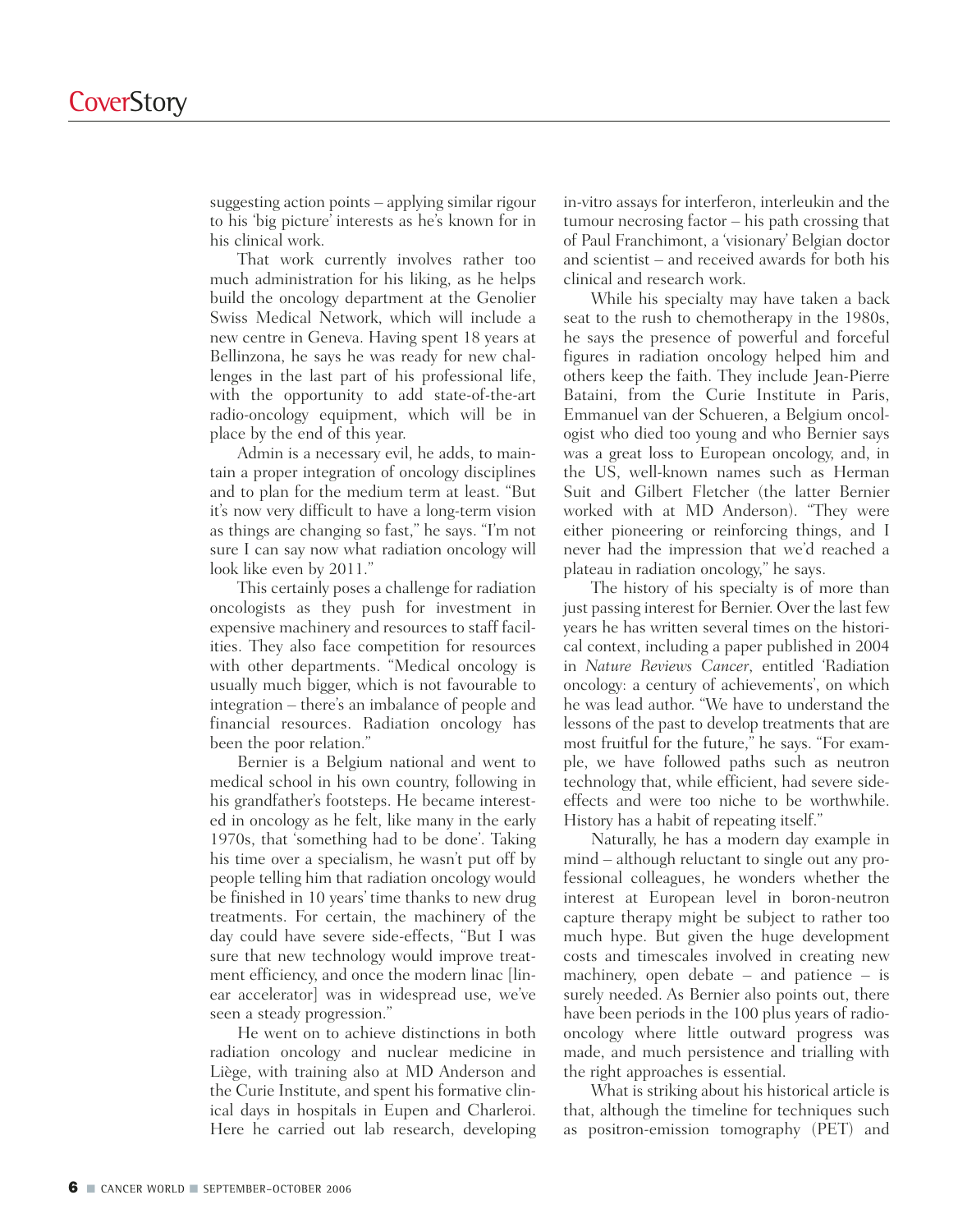

Man and machine. The precise images obtained through modern CT–PET scanners like this one enable Bernier to tailor the radiation dose precisely to the contours and density of each tumour, using intensity-modulated radiotherapy techniques

intensity-modulated radiotherapy (IMRT) shows that they were first developed some years ago, widespread access to affordable machinery, and new clinical techniques, are much more recent. The old cobalt-60 units, he notes, are still in use, especially in the developing world, thanks to their relatively simple operation. Meanwhile in Europe he reckons that the average age of machinery in use has not changed much since he carried out some surveys over 15 years ago.

In his own history, Bernier reached deputy department head in Charleroi before, in 1988, taking a step up to be director of the radiotherapy and nuclear medicine department at the Italian Swiss Institute of Oncology, based at the San Giovanni hospital in Bellinzona, Switzerland. He took with him his earliest and most important specialism, head and neck cancer, which he'd worked on at his various placements and with his main mentors. "Head and neck is a good model for clinical investigation, which is probably why I started there," he says. "Later, I have also specialised in breast irradiation – that's a key topic in my training activities with the European School of Oncology – and also lymphomas, as there are significant numbers treated at Bellinzona. But clearly head and neck is my main field."

His most significant contribution to date has been pioneering the combined use of radio- and chemotherapy in head and neck oncology. When the emphasis in the field was largely on altered fractionation techniques, which he also contributed to, Bernier was working in the early 1990s on radio/chemo combination, culminating in a paper showing the advantages of concomitant cisplatin and irradiation as an adjuvant treatment for stage III or IV head and neck cancer.

"This was based on clinical trials and

### "It's very difficult to have a long-term vision as things are changing so fast"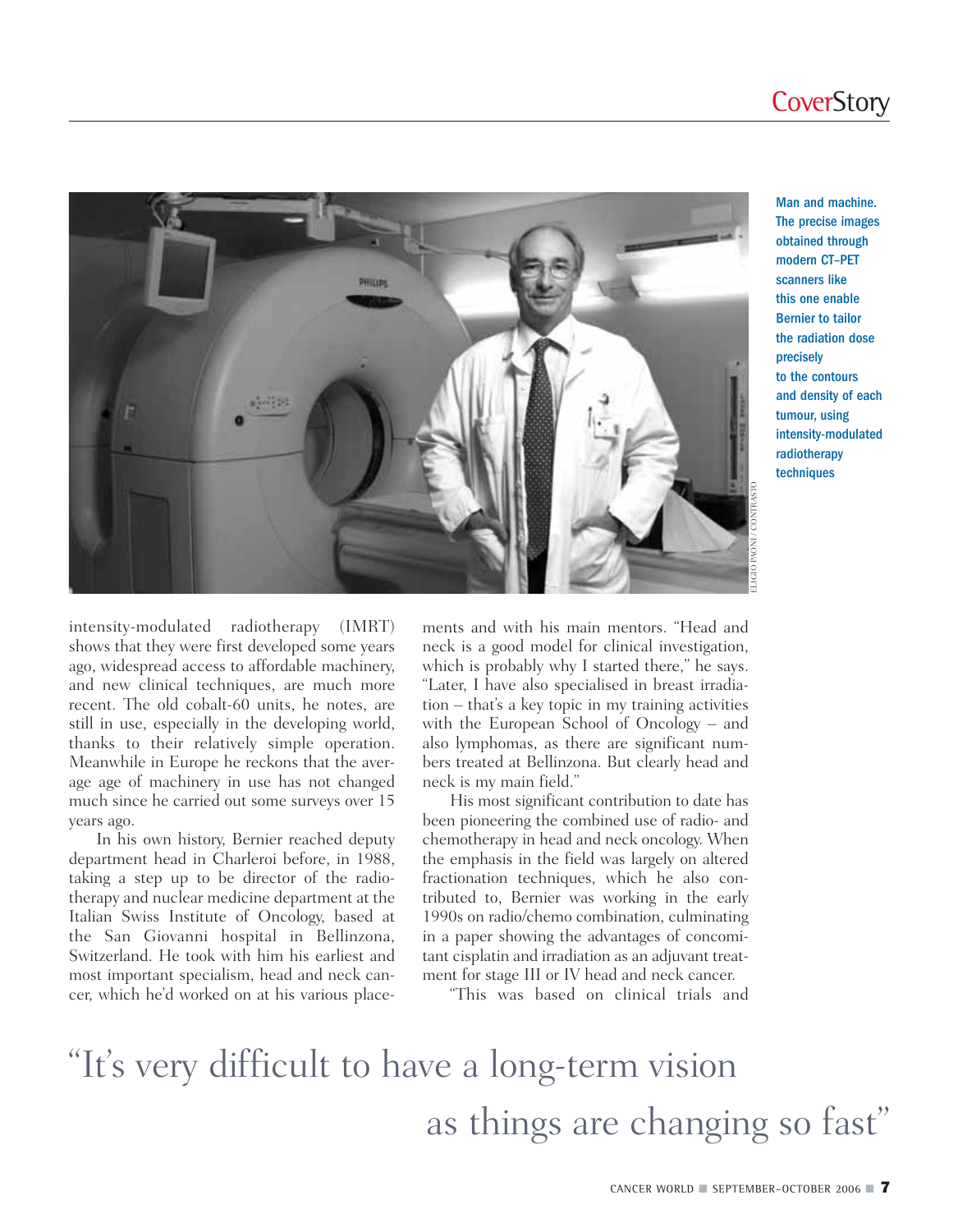

Taking a break in the French Alps with wife Anne and daughters Caroline *(left)* and Géraldine *(right)*. Bernier's love of skiing has also led him to take breaks in a more radiological sense

published side by side in the *New England Journal of Medicine* with American work that reached more or less the same conclusions. It is a good example of evidence-based medicine."

Bernier is described by one close collaborator as a "model clinical researcher – innovative and lateral thinking with a solid grasp of clinical reality," and he's been a highly valuable research coordinator at the EORTC, standing down from chairing the head and neck group only recently.

"My EORTC work was extremely time consuming, but it offers an excellent platform to conduct trials and there are many top-quality people involved. But it will have to evolve to meet several challenges."

Chief among these, he says, are the increasing administrative burdens placed on trials thanks to the "negative impact of the EU Clinical Trials Directive", and the advent of translational research and the need to have a companion trial, say on biomarkers, alongside the main clinical trial. "We will have to change

the format of trials and it will also be important to obtain quality of life data – to calculate the therapeutic index and increase efficacy without increasing toxicity. Otherwise there is no point to the treatment."

Another factor is a need to reverse to some extent the role of smaller centres in Europewide trials, as they simply will not have the resources to participate to a meaningful degree. As Bernier says of his own contribution at Bellinzona, his focus was on quality not quantity of trials – "It is better to participate with a lot of patients in 10 trials than one or two in 50, which is a nonsense," he says.

At Bellinzona, Bernier contributed to the establishment, in 1999, of the Oncology Institute of Southern Switzerland, which marked the shift to multidisciplinary integration of specialisms, away from a general hospital model, and was one of the first such moves in the country. He notes that the geography of the region posed problems for integrating services, but modern communications such as e-mail are a great aid.

"Interdisciplinary tumour boards have the great advantage that you don't take decisions by yourself, and they can improve the quality of treatment especially where you have many cases of one cancer type." His model for the ideal oncology department involves what he terms the 'magnificent five' – training, organisation, specialism, networking and funding.

As for the status of radiation oncology in Europe, he broadly agrees with Michael Baumann, current president of the radiation oncologist body ESTRO (who was profiled in the January 2006 issue of *CancerWorld*) that radiotherapy suffers from a lack of visibility; it is dwarfed by the drugs lobby, with the result that too little money is allocated to replacing worn out and out-of-date equipment. Bernier also highlights the problem of isolation, which while

## "Radiotherapy is not Herceptin, interleukin or cetuximab – it's much cheaper"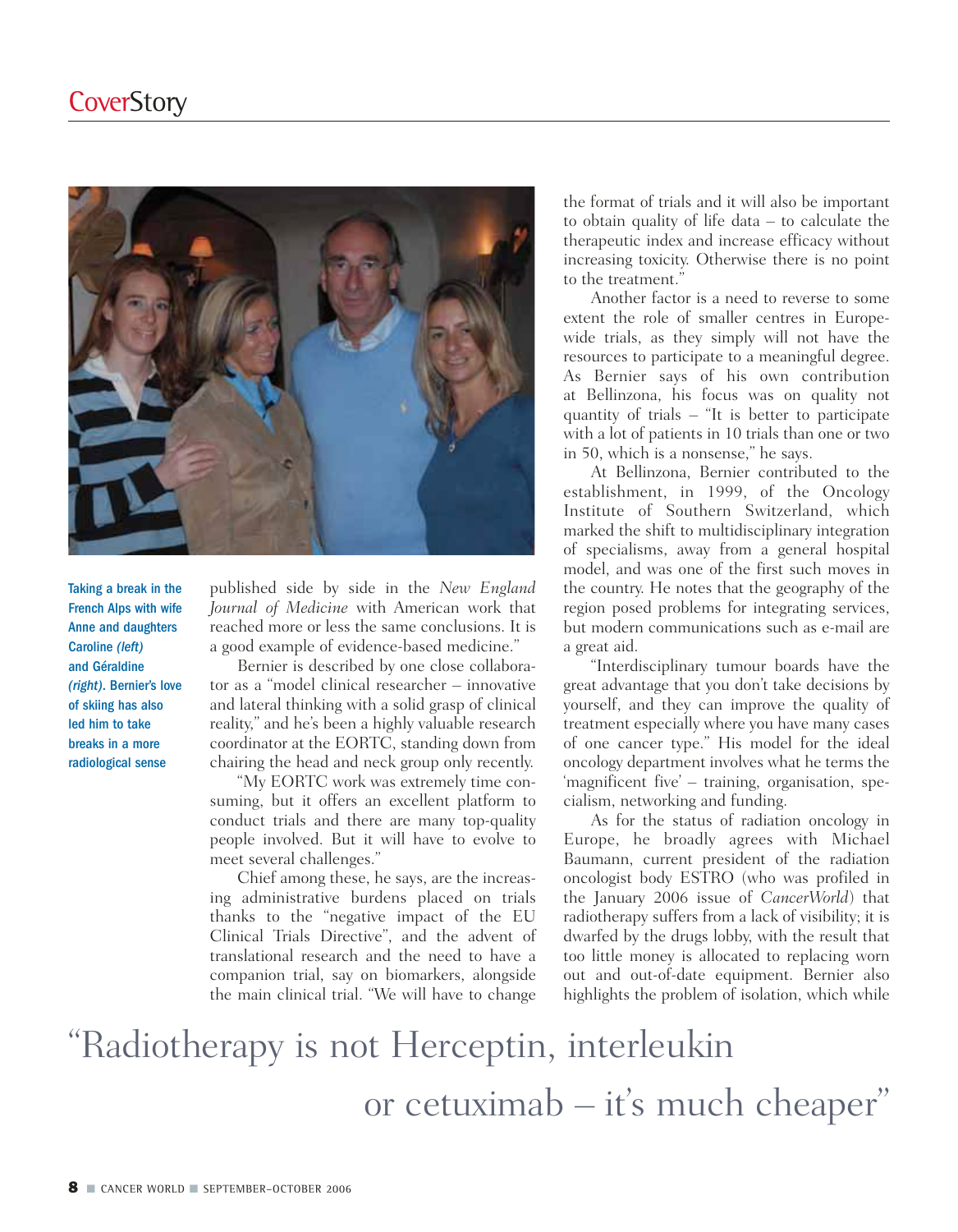starting to break down, still remains. "Some centres are persisting with old institutional policies, and do not integrate enough lessons from the past into their daily practice."

He also mentions the abiding, old-fashioned image of radiotherapy in the public mind, and the shortage of professionals entering the specialty in some countries. "In Switzerland, there are few radiotherapy centres, so potential radio-oncologists and medical physicists could be concerned about their careers. Our mission is to make the case that radiotherapy is cost effective," he adds.

"While the effectiveness arguments are well rehearsed, Bernier also notes that, as cancer patients are living longer, the number of patients needing radiotherapy is rising – quite markedly so in some countries such as the Netherlands. "It is less so in Switzerland, but the trend is still upwards.

"Radiotherapy is not Herceptin, interleukin or cetuximab – it's much cheaper. But the message is still difficult to get across, as the magnitude of investment for new machinery and the multidisciplinary team needed to operate it is high at the start."

The economic argument won the day at Genolier, where the latest adaptive technology will be installed at the new site in Geneva. Genolier will no doubt be a rising force in European oncology, having both Bernier and a high-profile director of the multidisciplinary team on board – the latter being Matti Aapro, another multitasking international operator.

"We are now in position to mine a rich seam of contributions from radiation oncology," says Bernier. "I would class these essentially into technical improvement of the equipment, concomitant therapies, big-dose fractionation, and of course we can't ignore the relationship between genomics and radio-oncology" – meaning, for instance, that a better knowledge of the tumour radiosensitivity level prior to any treatment is bound to help oncologists tailor more accurately the patient management.

He has concerns that, while satisfactory for the present, the R&D of new equipment is vested in a small handful of manufacturers, and that in any case radiation oncology is but small compared with the radiology diagnostics field. New technology will certainly be needed to investigate big-dose fractionation, an area Bernier feels has not been fully explored. "We don't know enough about the biology of large doses – we can deliver them with new techniques at higher precision without an increase in toxicity, but it will require more sophisticated machinery than we have now."

Translational research is one of Bernier's main interests now – in particular efforts to optimise dose distribution according to variations not just in the physical dimensions of the tumour but also biological parameters such as the metabolism or hypoxia of the tumour tissue. "One of the main breakthroughs was presented by James Bonner at ASCO in 2004 on a trial using the anti-EGFR [epidermal growth factor receptor] drug cetuximab [Erbitux] in head and neck cancer, which paves the way for any cytotoxic or non-cytotoxic drug to be used in combination with radiotherapy  $-$  it is one of the main contributions in a new field."

Bernier would like to see more attention paid to non-cytotoxic drugs, most of which are currently directed towards cell membrane receptors – either monoclonal antibodies for the outer domain of the cell membrane, or small molecules for the inner domain that trigger the signaling pathways in the cytoplasm.

"I have a mind that is rather mechanistic – I feel close to this membrane receptor, signaling pathway research field. The clinical model is not important – it's the use of targeted therapies with radiation that appeals."

It is the testing of drug therapies with radiotherapy that for Bernier has brought radiation oncology 'into the game' and into the world of clinical oncology and systemic treatment. After promoting various translational studies, into areas such as radio-resistance mechanisms and modulation, and organising several courses for the European School of Oncology, Bernier felt it was time to do things on a bigger scale, and set up in 2000 the first conference devoted to translational research strategies in radio-oncology, the ICTR. For this conference, he drew principally on his ESO, EORTC and US contacts, and as a result it initially received a somewhat cool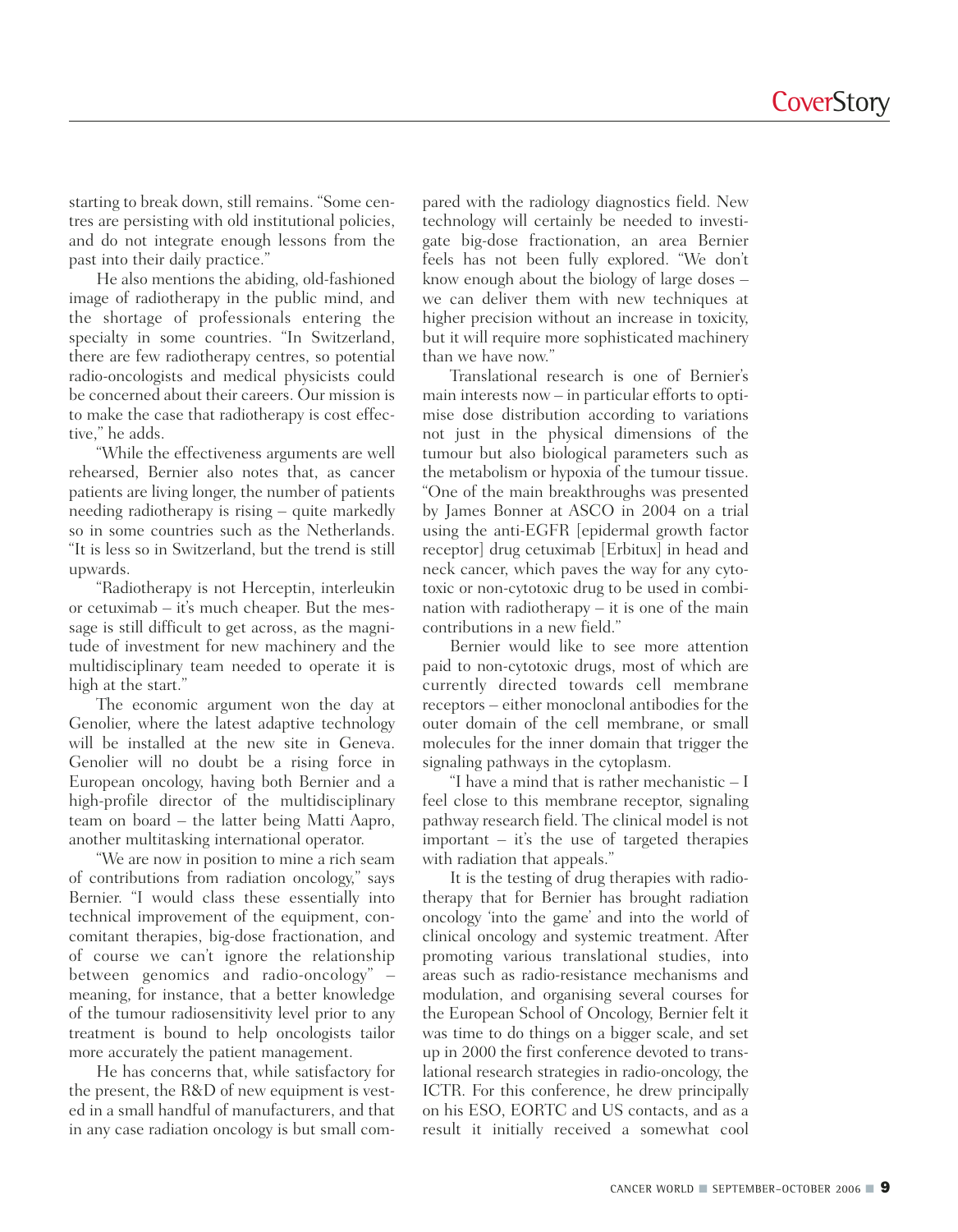#### A drastic reduction in permanent positions and low salaries are still driving young researchers to the US

reception from the radiation oncologist body ESTRO. However, Bernier has since invited several ESTRO people in as contributors, and the proceedings of the third meeting were published in ESTRO's journal, *Radiotherapy and Oncology*.

It's a good example of his ability to act as a bridge builder – although he points out that there is some ongoing discontentment with the 'north–south divide' in oncology in Europe, with northern countries having more senior positions in societies, and also having most of the major cancer centres. "There are clearly very large variations in the quality and quantity of centres between north and south," he says. "And I know that, despite a somewhat better balance observed recently, some colleagues in southern Europe feel frustrated about the representation on society boards – language plays a role of course."

A poverty of ambition and funds in most countries feeds into his view that Europe as whole should be worried about its overall R&D picture. "It has been a shock to me to find so many of the next generation leaving to go to the US." He has noted for example, that there has been perceivable unrest in a number of European research laboratories, especially in France and Italy, commenting that France has spent just \$3 a head on cancer research – compared with \$14 in the US.

"Overall, Europe is investing 40% less in R&D than the US and the gap is still widening. In the medium term the European Union needs to recruit 700,000 scientists to meet its needs – and what's alarming is that out of 400,000 European science and technology graduates who now work in the US, only a third intend to return home."

A toxic mix of factors is contributing to this situation, according to Bernier. Chief among them are a drastic reduction in permanent positions, low salaries – a differential of three to one between the US and the UK, for example – and "rapidly deteriorating working conditions in laboratories", with "scores of dysfunctions resulting from staff shortages". Research programme fragmentation has reduced labs to 'science hotels', where each group is independent and responsible for its own funding and survival.

Bluntly: "Billions of euros and tens of thousands of jobs are at stake."

Bernier has a three-pronged prescription to reverse this decline. For researchers, more clusters of excellence for academic training should be established, he says, with a better balance of temporary and permanent posts. Further, the bureaucracy associated with applying for posts and grants should be greatly reduced. "Decision times are far too long." As a contribution, Bernier has himself set up the Foundation for the Advancement of Radiation Oncology (FARO), based in Geneva, which offers a number of training grants, and also raises funds for equipment.

For the scientific leadership, he advocates more mobility for scientists – an issue often raised in *CancerWorld* – and less fragmentation of research. The UK's National Cancer Research Institute and France's new 'canceropoles' are steps in the right direction. "The formation of a European equivalent of the US National Cancer Institute could help exchange between these centres," he adds. For policy makers, he is backing the idea of a European research area and the concerted take up of a plan to allocate 3% of GDP to research.

While active on many bodies over the years, Bernier does not aspire to head an oncology society – and says that it is perhaps easier to communicate these big picture issues from the background. However, on the brain drain issue he is not overly pessimistic in the long run. "The problem is not as extreme as the rush to the US in the 1950s/60s, and there is excellent research and clinical work being carried out in Europe – the issue is how to develop the work and make it more visible."